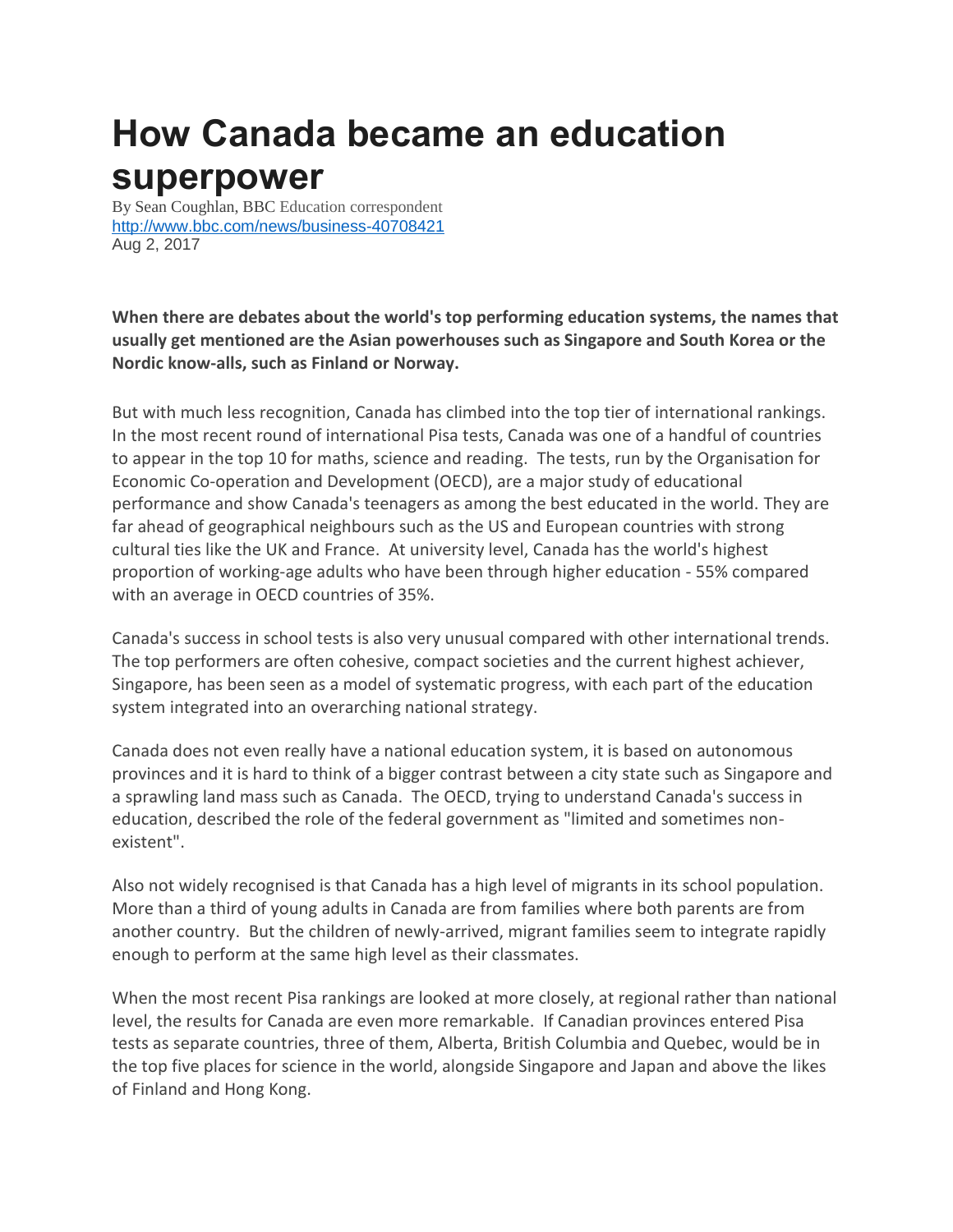So how has Canada overtaken so many other countries in education? Andreas Schleicher, the OECD's education director, says Canada's "big uniting theme is equity". Despite the different policies in individual provinces, there is a common commitment to an equal chance in school. He says there is a strong sense of fairness and equal access - and this is seen in the high academic performance of migrant children. Within three years of arriving, the Pisa tests show the children of new migrants have scores as high as the rest of their schoolmates. It makes Canada one of the few countries where migrant children achieve at a level similar to their nonmigrant counterparts.

Another distinguishing feature is that Canada's teachers are well paid by international standards - and entry into teaching is highly selective. Prof David Booth, from the Ontario Institute for Studies in Education at the University of Toronto, highlights Canada's "strong base in literacy". There have been systematic efforts to improve literacy, with well-trained staff, resources such as school libraries and testing and assessment to identify schools or individuals who are struggling.

Prof John Jerrim, of the UCL Institute of Education in London, says that Canada's high league table ranking reflects the narrow socio-economic gap in school results. Rather than a country of extremes, Canada's results show a very high average, with relatively little difference between advantaged and disadvantaged students. In the most recent Pisa results for science, the variation in scores in Canada caused by socio-economic differences was 9%, compared with 20% in France and 17% in Singapore.

The equitable outcome goes a long way to explaining why Canada is doing so well in international tests. It does not have a tail of underachievement, often related to poverty. It is a remarkably consistent system. As well as little variation between rich and poor students, there is very little variation in results between schools, compared with the average for developed countries.

Rather than high levels of immigration being seen as a potential drag on results, Prof Jerrim says in Canada's case, this is likely to be part of its success story. Migrants coming to Canada, many from countries such as China, India and Pakistan, are often relatively well-educated and ambitious to see their children get into professional careers. Prof Jerrim says these families have an immigrant "hunger" to succeed, and their high expectations are likely to boost school results for their children.

Prof Booth from the University of Toronto also points to the high expectations of these migrant families. "Many families new to Canada want their children to excel at school, and the students are motivated to learn," he said.

This has been a bumper year for education in Canada.